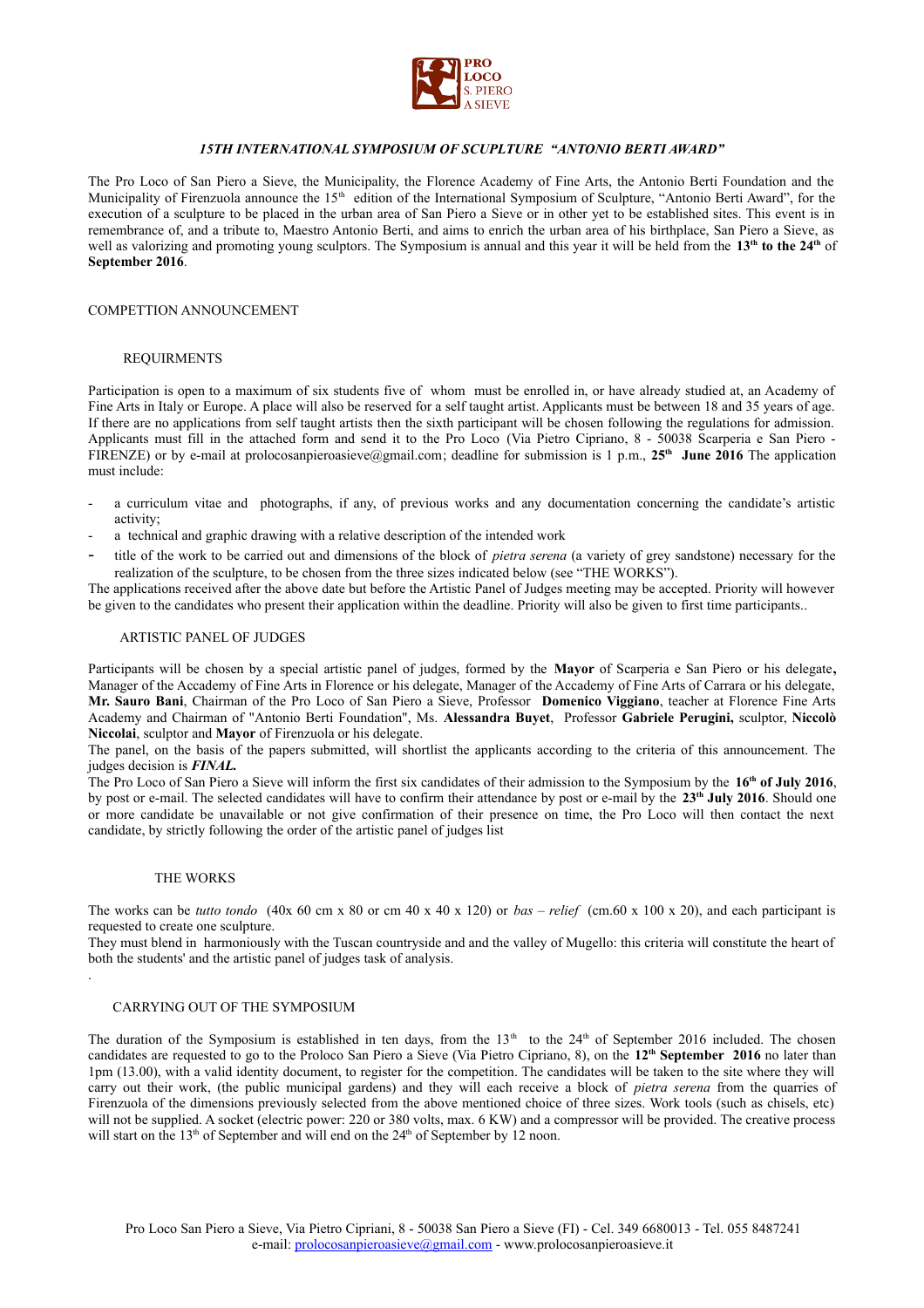

 It will be constantly monitored and coordinated by one of the Professors in charge and by the members of the artistic panel of judges. The candidates will be allowed to work from 8 am to 8 pm. They can express and interpret the sculpture freely, following the model submitted with the application. The Pro Loco of San Piero a Sieve cannot be held responsible by the participants for any injury, damage to objects, things etc, that may happen during the carrying out of the Symposium. However, an insurance cover for injury will be provided. Free accommodation with full board will be given to all the participants by the Pro Loco of San Piero. The return journey is to be organised and paid for by the participants, as well as the daily transfer from their lodgings to the area where the Symposium will take place.

### CONCLUSION AND AWARDS

On the **24th of September** the panel of judges will announce the winner. The panel's **DECISION IS FINAL.**

All the participating artists selected will receive  $\epsilon$ 200,00 (as a refund for expenses) and a medal or plaque to certify their attendance at the Symposium. The winner will receive a further  $\epsilon$ 500,00.

A special prize will be given by the "people's jury", formed by the public present at the event. A sum of €300 will be awarded to the winner of this special prize. All the sculptures will remain the property of the Pro Loco which will subsequently decide where to place them.